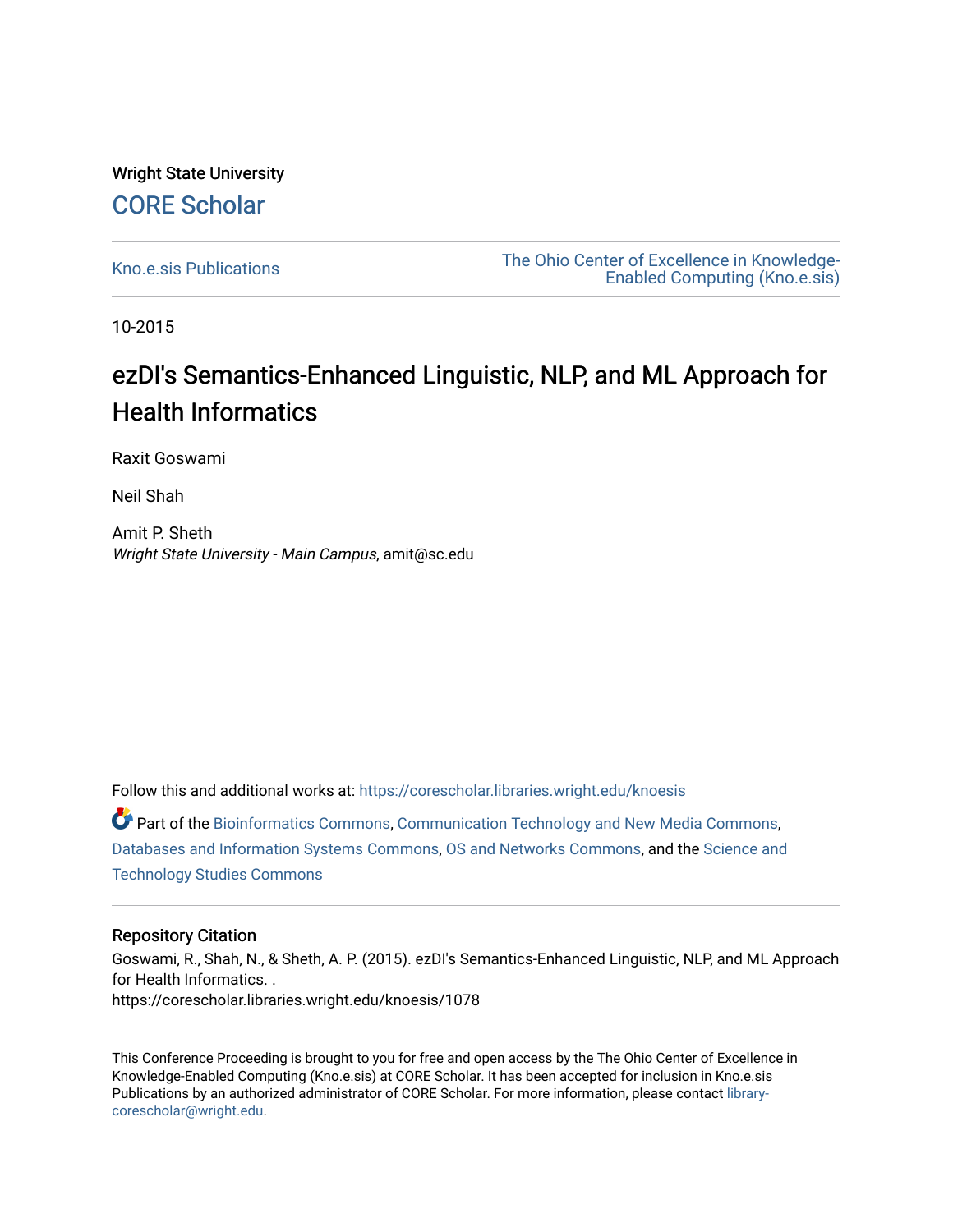# **ezDI's semantics-enhanced linguistic, NLP, and ML approach for health informatics**

Raxit Goswami\*, Neil Shah\* and Amit Sheth\*,\*\* ezDI Inc, Louisville, KY and Ahmedabad, India. \*\* Kno.e.sis-Wright State Univ.

#### **Abstract**

ezDI uses large and extensive knowledge graph to enhance linguistics, NLP and ML techniques to improve structured data extraction from millions of EMR records. It then normalizes it, and maps it with various computer-processable nomenclature such as SNOMED-CT, RxNorm, ICD-9, ICD-10, CPT, and LOINC. Furthermore, it applies advanced reasoning that exploited domainspecific and hierarchical relationships among entities in the knowledge graph to make the data actionable. These capabilities are part of its highly scalable AWS deployed heath intelligence platform that support healthcare informatics applications, including Computer Assisted Coding (CAC), Computerized Document Improvement (CDI), compliance and audit, and core measures and utilization, as well as support improved decision making that involve identification of patients at risk, patterns in diseases, outcome prediction, etc. This paper focuses on the key role of its semantic approach and techniques.

**Keywords:** knowledge graph, graph reasoning, health informatics applications, semanticsenhanced NLP

#### **Introduction and Background**

There is a radical shift in healthcare with healthcare reforms. The pressure to deliver transparent quality of care using evidence-based medicine has created even more challenges for healthcare providers to meet government and legislative demands to reduce healthcare costs. Health systems and providers are buried under enormous amounts of data generated by a variety of healthcare platforms such as Electronic Health Record systems, patient portals, medical device data, and much more—data that is extremely difficult to classify and manage, let alone analyze. Traditional data analytics tools such as Data Warehousing and Business Intelligence software are limited to work only on structured data. Furthermore, the frustration mounts while investment in new technologies like EHR or analytics products, structured around 20% of the healthcare's data, fail to provide comprehensive, credible, and actionable information combining data from disparate systems (structured and unstructured) to meet with hospitals' strategic goals for better, safer care at lower costs.

So, where is the solution to make clinical data easily accessible, meaningful, and actionable with real-time interventions to support value-based care and actually improving patient outcomes? ezDI, Inc. [ezDI] was founded with a mission to improve patient care and reduce overall healthcare cost using the latest research and technologies. We believe the key is to abstract only meaningful and actionable clinical data from an ever-increasingly unstructured healthcare dataset, and to make it easily accessible and useful for healthcare professionals.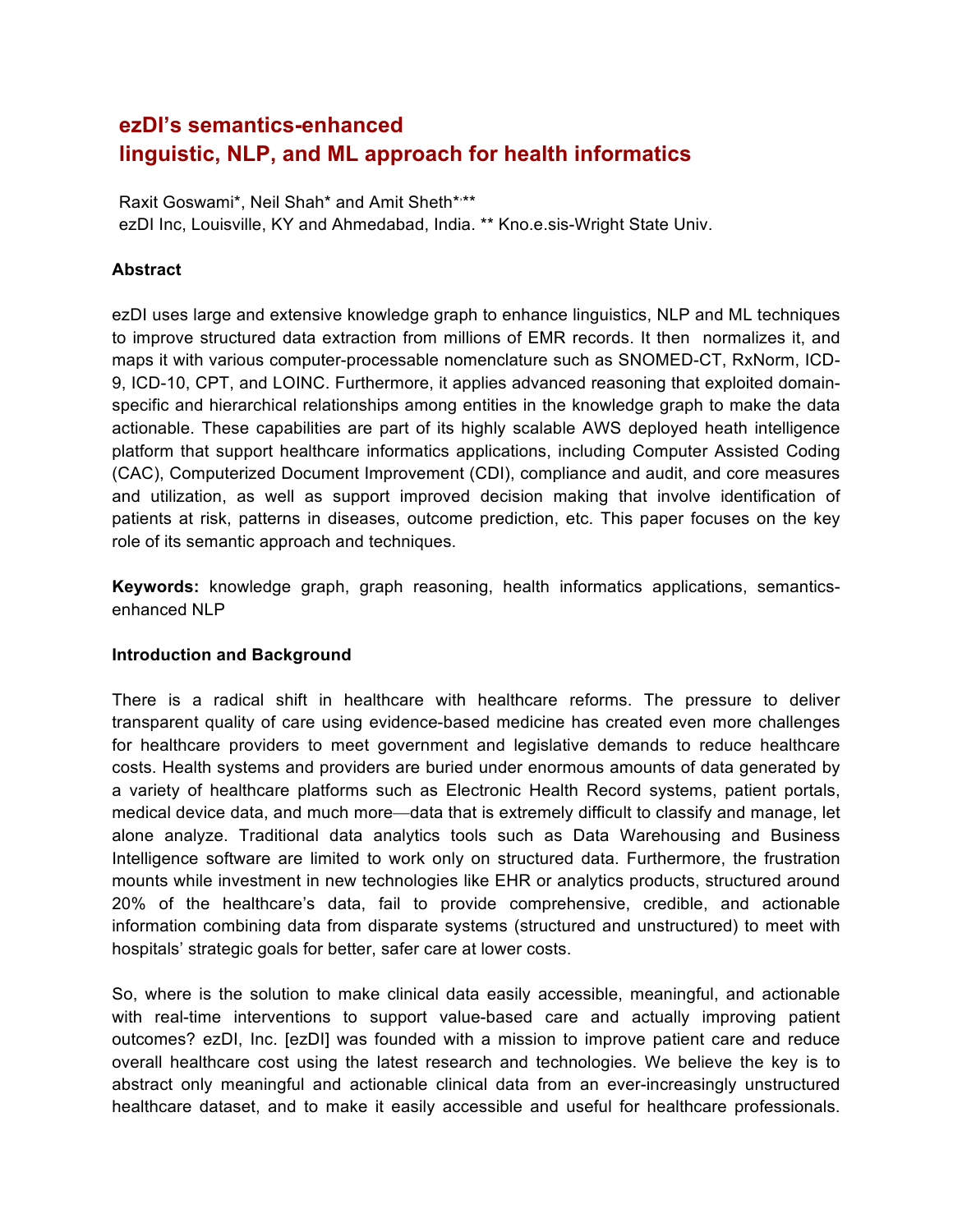This means developing the technology that can convert the unstructured data that makes up significant portions of clinical records into structured data/knowledge, normalize it, and map it with various computer-processable nomenclature such as SNOMED-CT, RxNorm, ICD-9, ICD-10, CPT, and LOINC, and then apply advanced reasoning to make the data actionable. This involves use of various clinical informatics applications, including Computer Assisted Coding (CAC), Computerized Document Improvement (CDI), compliance and audit, core measures and utilization, identification of patients at risk and patterns in diseases, outcome prediction, etc.

At ezDI, it begins by extracting meaningful and actionable data from tens of millions of patient datasets at scale. The technology that has traditionally been used for this is that of natural language processing (NLP). While NLP does generate clinical insights, the quality of extraction in converting unstructured data into structured data/knowledge and its ability to reason, leading to deeper insights and decision support, is very limited. That is why ezDI developed Knowledge Graphs that can provide meaning to the abstracted data. The scale is equally important for processing large amounts of data and providing real-time insights; ezDI built on AWS HIPAA Compliant Cloud platform and makes integration and scalability a no brainer for health systems resulting in faster deployment at significantly lower costs than traditional legacy platforms. We also understand that extensibility is the key to responding to rapidly changing business priorities. The ezDI health intelligence platform provides comprehensive APIs to enable integration with a variety of platforms such as healthcare content service providers.

Tackling the healthcare data storm gets harder everyday; the challenges of providing greater quality of care in a more efficient and cost-effective model is a common goal across all healthcare delivery organizations. Our ability to provide real-time clinical insights at scale to help healthcare providers make better clinical decisions is revolutionary and a stepping stone in the Healthcare Data Mining and Analytics space. We successfully demonstrated our abilities to improve overall patient care and reduce healthcare costs, aiding major hospitals from a 500-bed academic university hospital to a 100-bed critical access hospital, and are being promoted to more than 500,000 healthcare providers by key healthcare alliances in Texas, New York, and North Carolina.

#### **Challenge: Healthcare data size and complexity**

Healthcare data is rapidly evolving and is locked in disparate systems with different permissions and in different formats. More than 80% of medical data is unstructured in terms of dictationtranscription reports, such as office visits, discharge summaries, progress notes, scanned reports, and much more. This data and the information it contains is difficult to classify and manage, let alone analyze.

Traditional data analytics software works reasonably well with structured data. The processes to abstract meaningful and actionable data from unstructured data is tedious, retrospective, resource-intensive, and time-consuming, and as a result, very expensive.

Furthermore, the pressure to deliver transparent, quality healthcare using evidence-based medicine has created additional challenges for healthcare providers to meet government and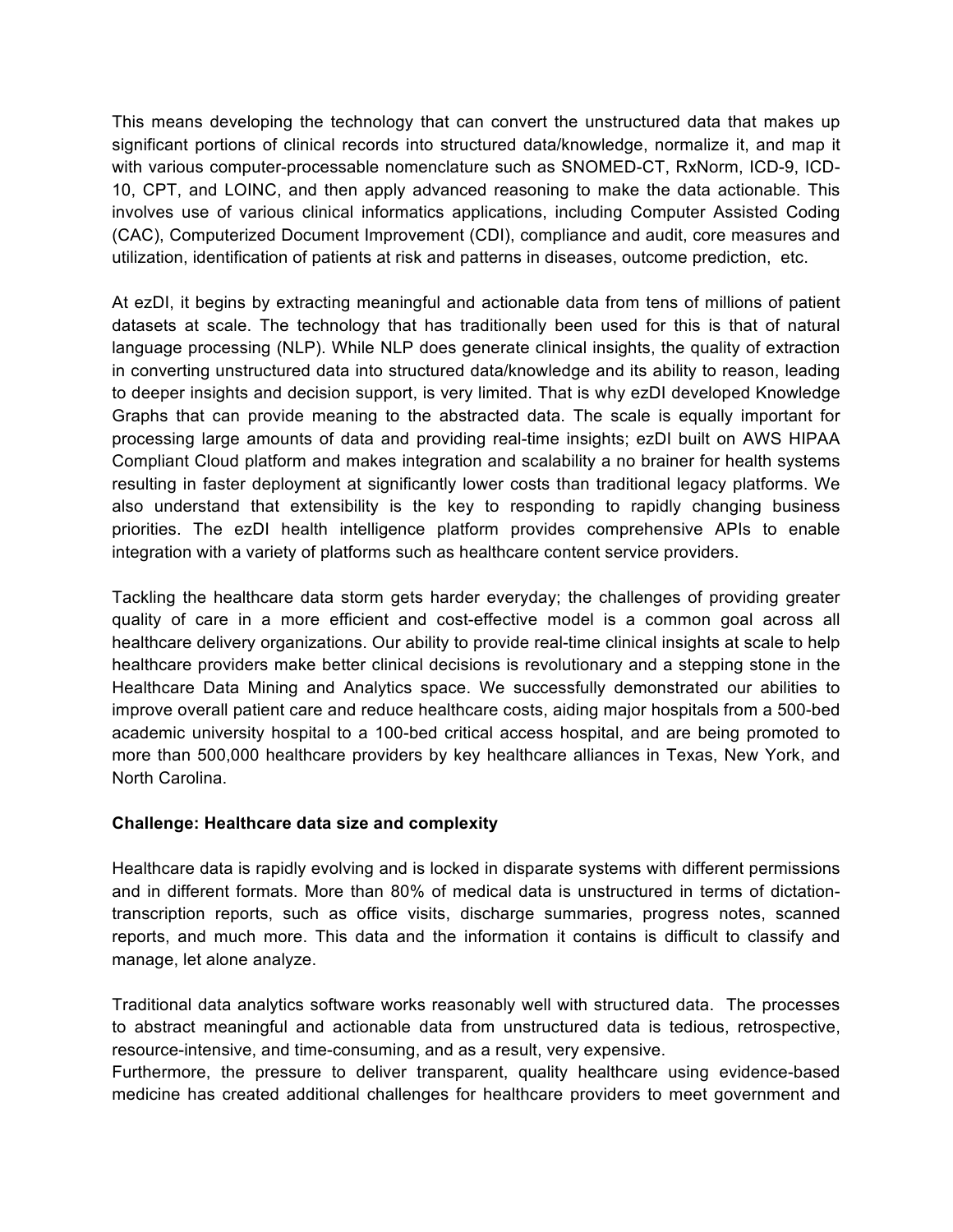legislative demands to reduce healthcare costs. Hospitals and providers are buried under the enormous amounts of data generated to meet these initiatives, and making sense of the data is a monumental task.

### **Step forward in organizing medical data to improve outcome**

We believe the key to solving healthcare data challenges is to organize and abstract meaningful and actionable medical data while weeding out the noise. This means developing the technology that can convert unstructured data into structured data, normalize it, and map it with various computer-processable nomenclature such as SNOMED-CT, RxNorm, ICD-9, ICD-10, CPT, LOINC, and much more. The complexity of the involved tasks has led ezDI industry leading solutions consisting of:

- Development of extensive background knowledge, termed ezKG (for ezDI's very large knowledge graph), that uses existing ontologies, medical knowledge, as well as techniques for semi-automatic knowledge extraction and curation to continue expansion and refreshing of extensive knowledge used for subsequent semantics-enhanced tasks.
- Exploiting state-of-the-art linguistic, NLP, and machine learning (ML) techniques, and using the semantic approach of employing extensive domain knowledge to improve them and to enable natural language understanding (NLU) and structured semantic data extraction.
- Using rule-based, statistical, and graph-based reasoning to support advanced analysis and decision support.
- Modular applications and solutions developed ground up for scalable, cloud-based deployment to meet the market needs.

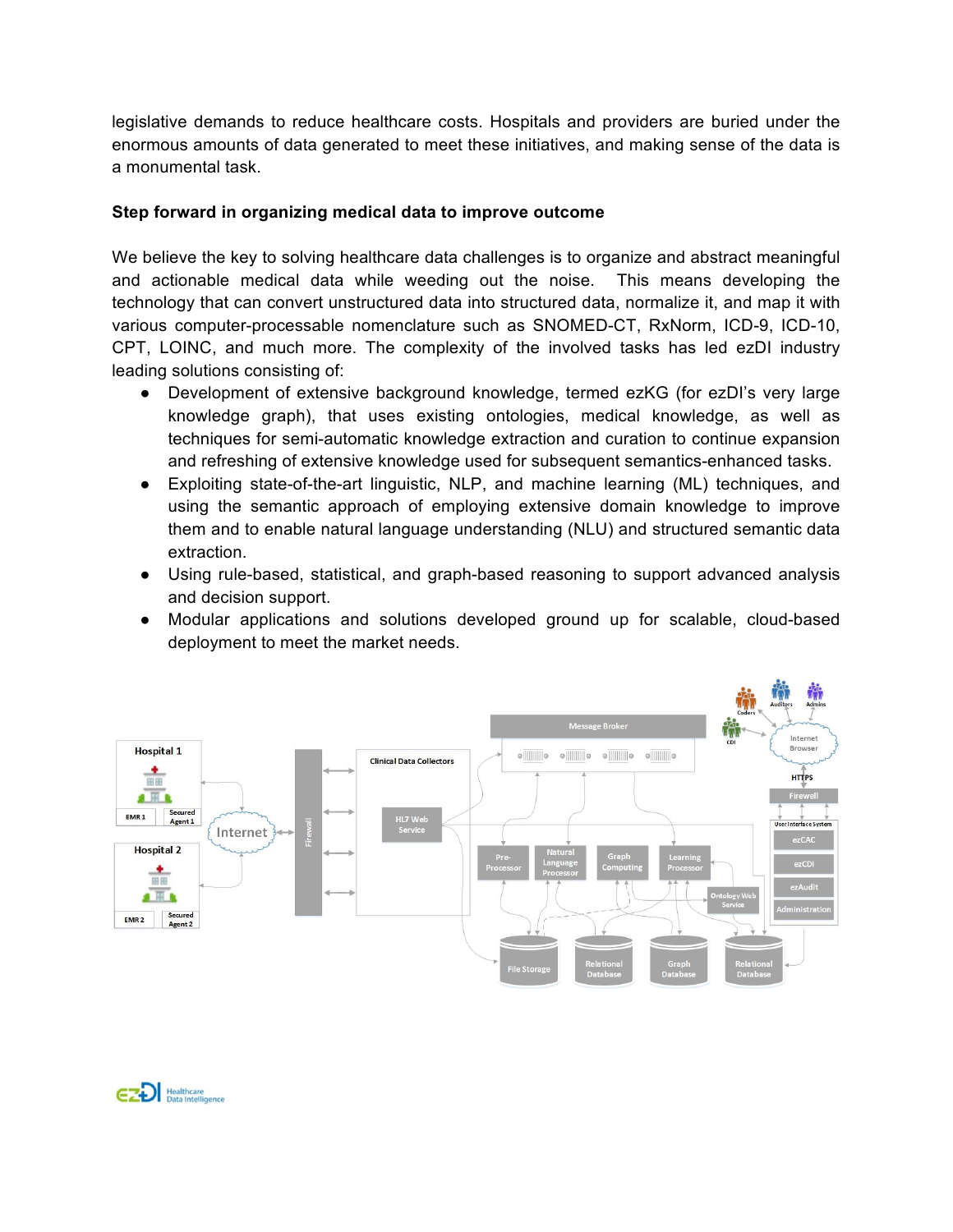## **Figure 1 shows software architecture of AWS deployed ezDI's health intelligence platform. ezKB is part of Graph Database, and Semantic Computing is generically captured as part of Graph Computing to minimize education required for most enterprise customers.**

As part of the presentations (and a live demo, if desired), we will focus on two objectives: (a) illustrating the unique role of the semantic approach in ezDI solutions, (b) our ability to scale computations in which semantic techniques for extraction and reasoning plays a key role in supporting the needs of ezDI's typical customers who are a few hundred-bed hospitals. Key examples include:

- a. How does ezDI leverage the semantics of the large amount of EMR data and the existing knowledge graph to continue to expand and keep ezKG updated [Perera et al 2012, Perera et al 2014]
- b. How can we improve upon the current state-of-the-art in NLP for the quality of core tasks such as named entity recognition, coreference resolution, and implicit entity recognition [Perera et al 2015], to ultimately improve the quality of clinical text understanding and NLU, with the help of a large domain-specific knowledge (embodied in ezKG) [Perera et al 2013]
- c. What have been pros and cons of using RDF in our technology
- d. How have we exploited domain-specific and hierarchical relationships among entities in advanced graph-based reasoning tasks, such as identification and ranking of ICD-10- PCS codes, for achieving high quality for CAC and CDI. This is crucial since ICD-10- PCS represents over an order of magnitude higher complexity than the current ICD-9- CM coding. In the process, we will share insights on why non-semantic solutions, such as current approaches for ICD-9 CAC based on rule-based NLP or statistical machine learning are unlikely to give the accuracy needed as evidenced in part from the failure of competing solutions in the market. A key take away is that use of a very comprehensive medical knowledge base helps to avoid very large training and deployment times needed by current solutions that do not use such a knowledge base.

## **Conclusion**

We conclude with the following observations:

- There is unprecedented market need to exploit unstructured data in healthcare as part of applications such as CAC and CDI.
- This requires deep clinical text understanding including extraction of structured knowledge.
- State-of-the-art rule-based NLP and Machine Learning technologies do not give high quality solutions, take long deployment times and do not scale. ezDI has found use of semantics supported by large and growing medical knowledge indispensable to enhance the state-of-the-art technologies, and has also been able to deploy the solution entirely on a cloud platform to make it highly scalable.